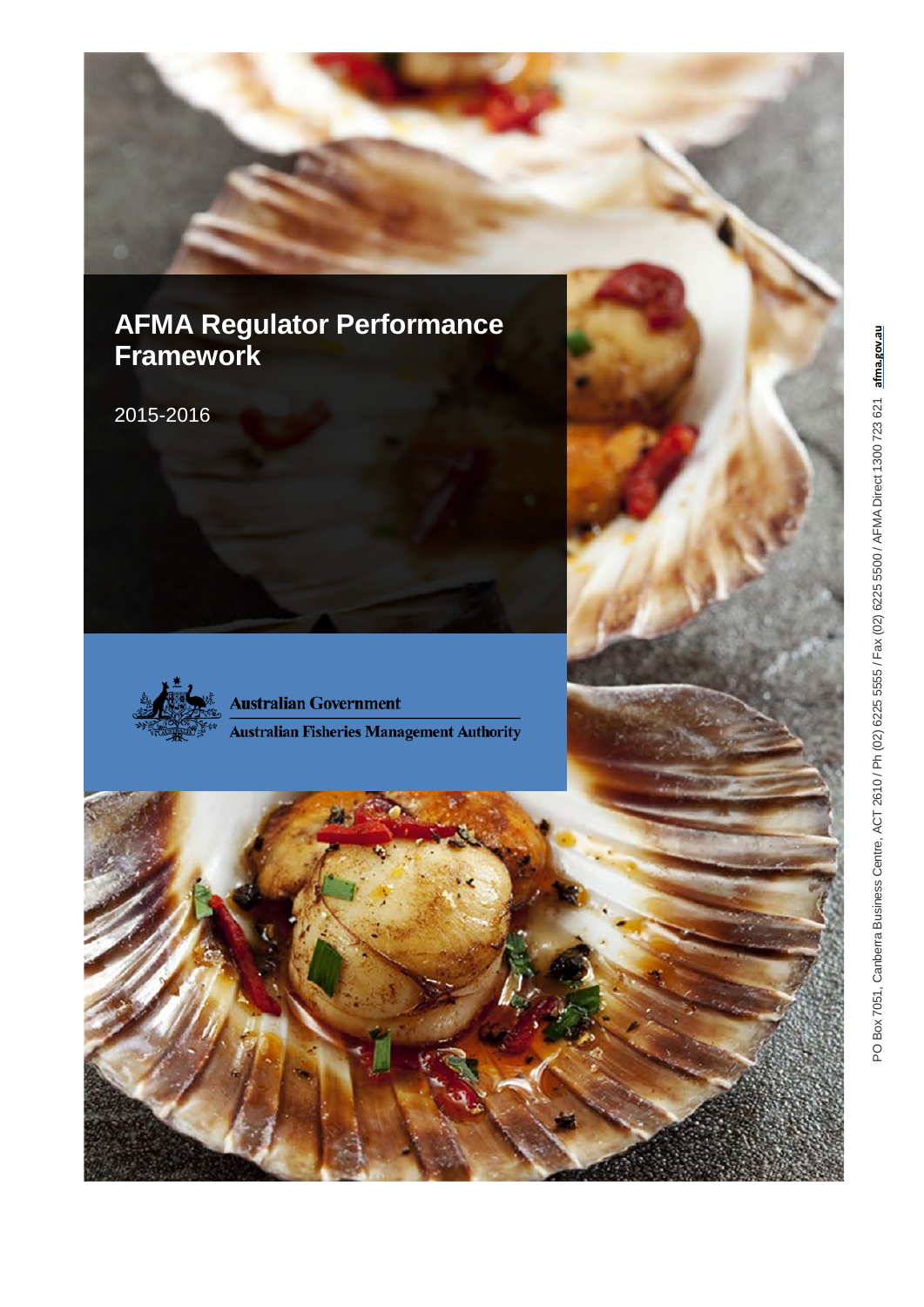# **Contents**

| 1.2 The Australian Government Regulator Performance Framework 3 |  |  |  |  |  |
|-----------------------------------------------------------------|--|--|--|--|--|
|                                                                 |  |  |  |  |  |
|                                                                 |  |  |  |  |  |
|                                                                 |  |  |  |  |  |
|                                                                 |  |  |  |  |  |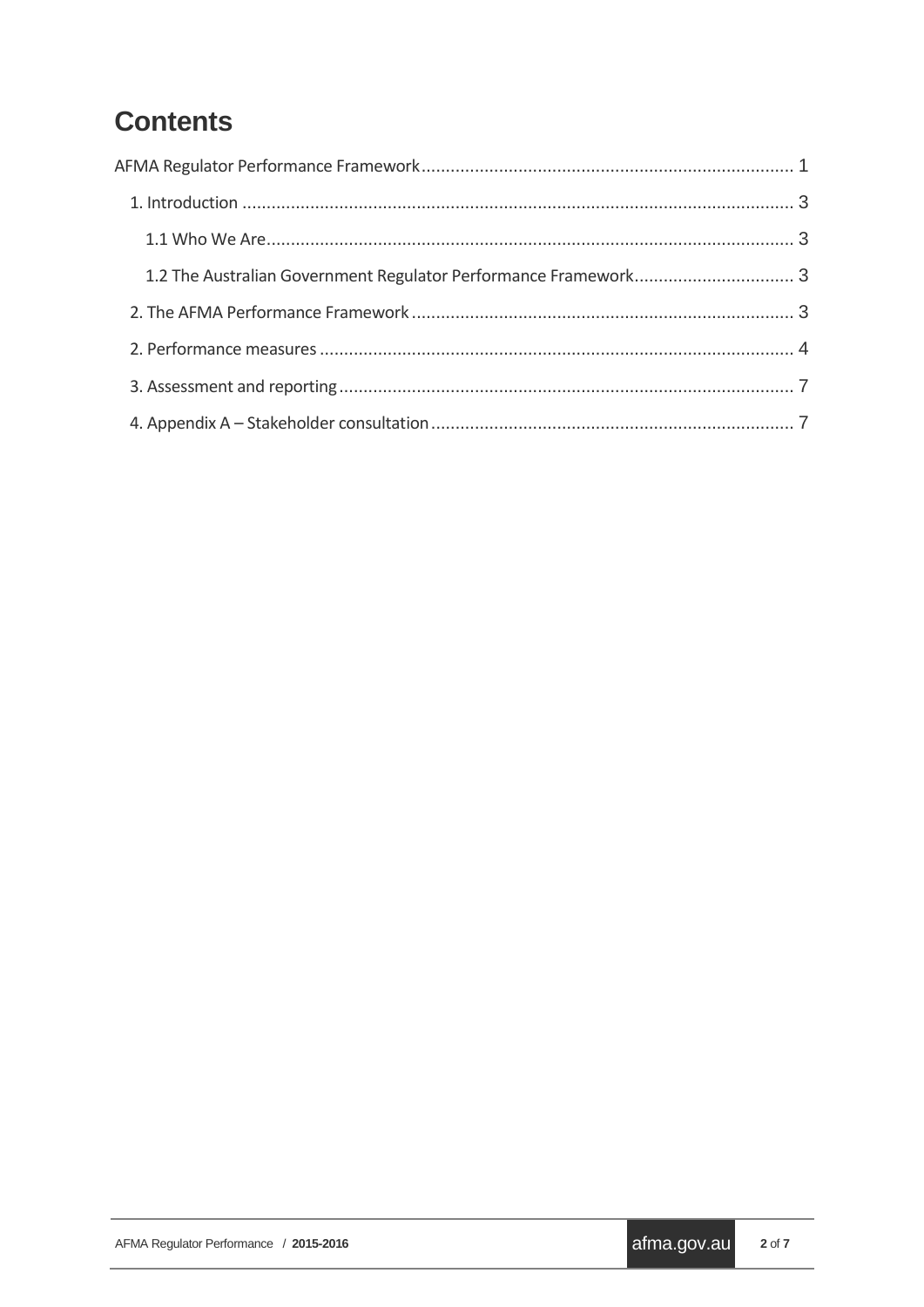## <span id="page-2-0"></span>**1. Introduction**

### <span id="page-2-1"></span>**1.1 Who We Are**

The Australian Fisheries Management Authority (AFMA) is responsible for ensuring the sustainable use of Commonwealth fisheries resources. AFMA provides cost-effective management of fisheries, domestic compliance, fisheries border protection and licensing services on a partial cost-recovery basis, enabled and governed by the *Fisheries Management Act 1991* (FMA) and *Fisheries Administration Act 1991* (FAA).

We have legislated functions and objectives to provide for the implementation of fisheries management consistent with the principles of ecologically sustainable development and maximising the net economic returns for the Australian community from the management of Australian fisheries.

#### <span id="page-2-2"></span>**1.2 The Australian Government Regulator Performance Framework**

The Australian Government Regulator Performance Framework (RPF) was developed to 'encourage regulators to undertake their functions with the minimum impact necessary to achieve regulatory objectives and to effect positive ongoing and lasting cultural change within regulators'<sup>[1](#page-2-4)</sup>. The RPF contains six indicators against which regulators are to measure their performance:

- regulators do not unnecessarily impede the efficient operation of regulated entities
- communication with regulated entities is clear, targeted and effective
- actions undertaken by regulators are proportionate to the regulatory risk being managed
- compliance and monitoring approaches are streamlined and coordinated
- regulators are open and transparent in dealing with regulated entities
- regulators actively contribute to the continuous improvement of regulatory frameworks.

### <span id="page-2-3"></span>**2. The AFMA Performance Framework**

The AFMA Performance Framework (the framework) sets out how AFMA intends to measure and report its performance against the RPF. It contains performance measures against each key indicator as well as the evidence that will be collected to demonstrate performance.

This is the first AFMA Performance Framework and it is anticipated refinement may occur in the initial years to better target performance measures and evidence.

This framework was developed in consultation with key stakeholders. See Appendix A for a list of those consulted.

<span id="page-2-4"></span><sup>&</sup>lt;sup>1</sup> Regulator Performance Framework (2014), p4  $\overline{\phantom{a}}$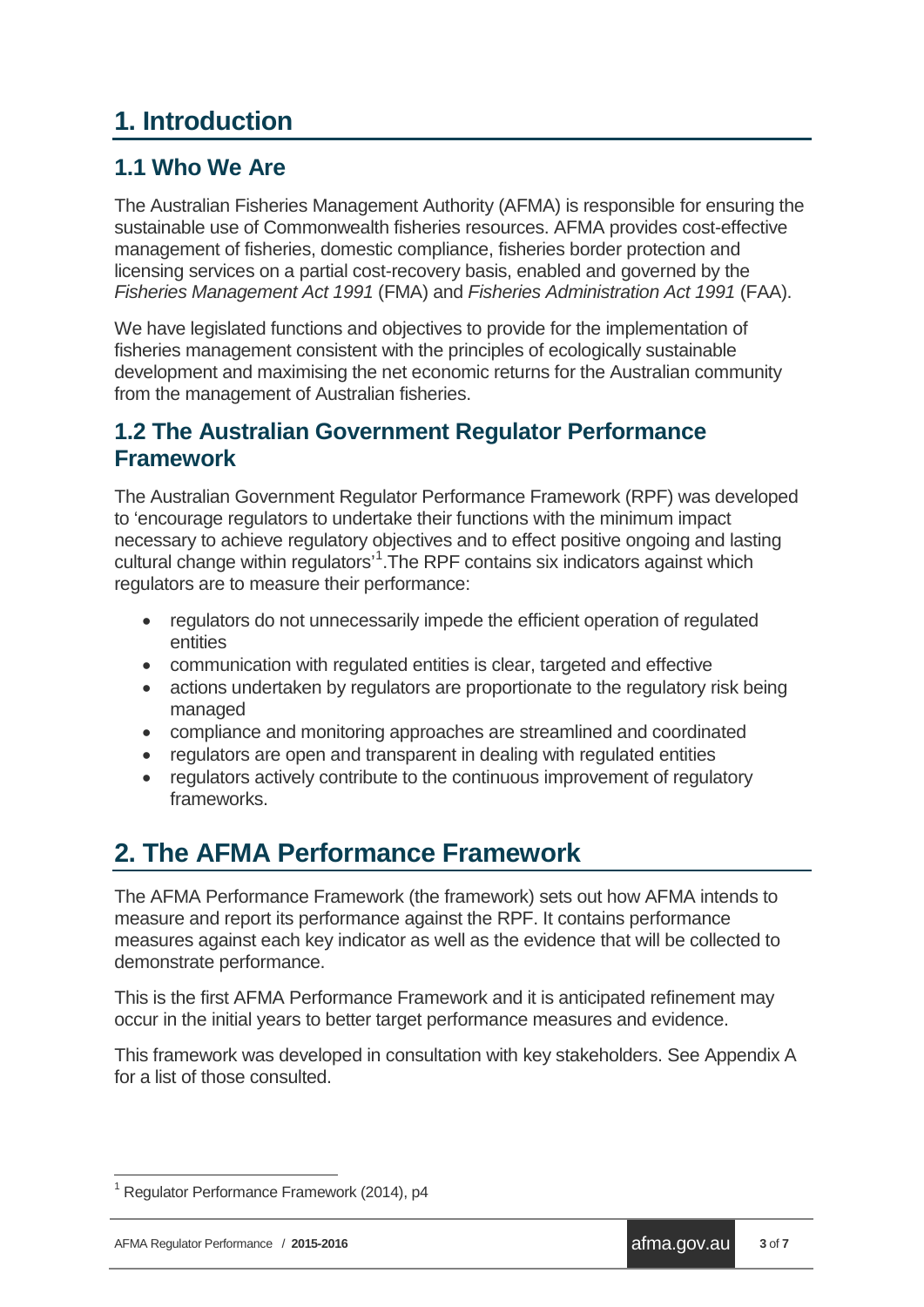### **2. Performance measures**

<span id="page-3-0"></span>

| <b>RPF Key performance indicator</b> |                                                                                             | <b>Performance measures</b> |                                                                                                                                        | <b>Evidence</b> |                                                                                                                                                                                                                                                                                                   |
|--------------------------------------|---------------------------------------------------------------------------------------------|-----------------------------|----------------------------------------------------------------------------------------------------------------------------------------|-----------------|---------------------------------------------------------------------------------------------------------------------------------------------------------------------------------------------------------------------------------------------------------------------------------------------------|
| 1.                                   | Regulators do not unnecessarily<br>impede the efficient operation of<br>regulated entities. |                             | Demonstrated understanding of the<br>operating environment for the<br>regulated entities through efficient<br>consultative mechanisms. | А.<br>В.        | Commission meetings (3pa) in fishing ports with associated industry meeting<br>Minimum number of Management Advisory Committee and Resource<br>Assessment Group Meetings held (25pa)<br>Minimum number of Commonwealth Fisheries Association/Cost Efficiency<br>Working Group Meetings held (6pa) |
|                                      |                                                                                             | 2.                          | Reduction in cost and time of<br>transacting with AFMA.                                                                                | А.<br>В.        | 80% of transactions delivered online through GoFish<br>Endorsed red tape reduction initiatives implemented                                                                                                                                                                                        |
|                                      |                                                                                             | 3.                          | Efficient and effective AFMA business<br>processes.                                                                                    | А.              | Satisfaction with AFMA's on-line systems for submitting and managing applications - through online feedback and complaints<br>Timeframes for business processes in AFMA Client Service Charter met                                                                                                |
| 2.                                   | Communication with regulated entities<br>is clear, targeted and effective.                  |                             | Satisfaction with quality and<br>availability of information and<br>quidance materials.                                                | А.<br>В.        | Website content is reviewed by the nominated review date to ensure accuracy<br>Number of hits or dropouts to AFMA website<br>Number of subscribers to the AFMA Update<br>Website meets relevant Government online and accessibility standards                                                     |
|                                      |                                                                                             | 2.                          | Satisfaction with the quality of advice<br>relating to AFMA decisions and<br>assistance.                                               | А.<br>В.        | Timeframes and expectations of AFMA Client Service Charter met<br>Statement of reasons for major AFMA decisions published within 2 weeks of<br>decision                                                                                                                                           |
|                                      |                                                                                             | $\mathcal{E}$               | Extent and satisfaction with AFMA<br>consultative processes.                                                                           | А.<br>B.        | 100% of new or major changes to policy provided to relevant stakeholders for consultation prior to finalisation<br>Satisfaction from key stakeholders about the quality of AFMA consultation<br>through stakeholder survey                                                                        |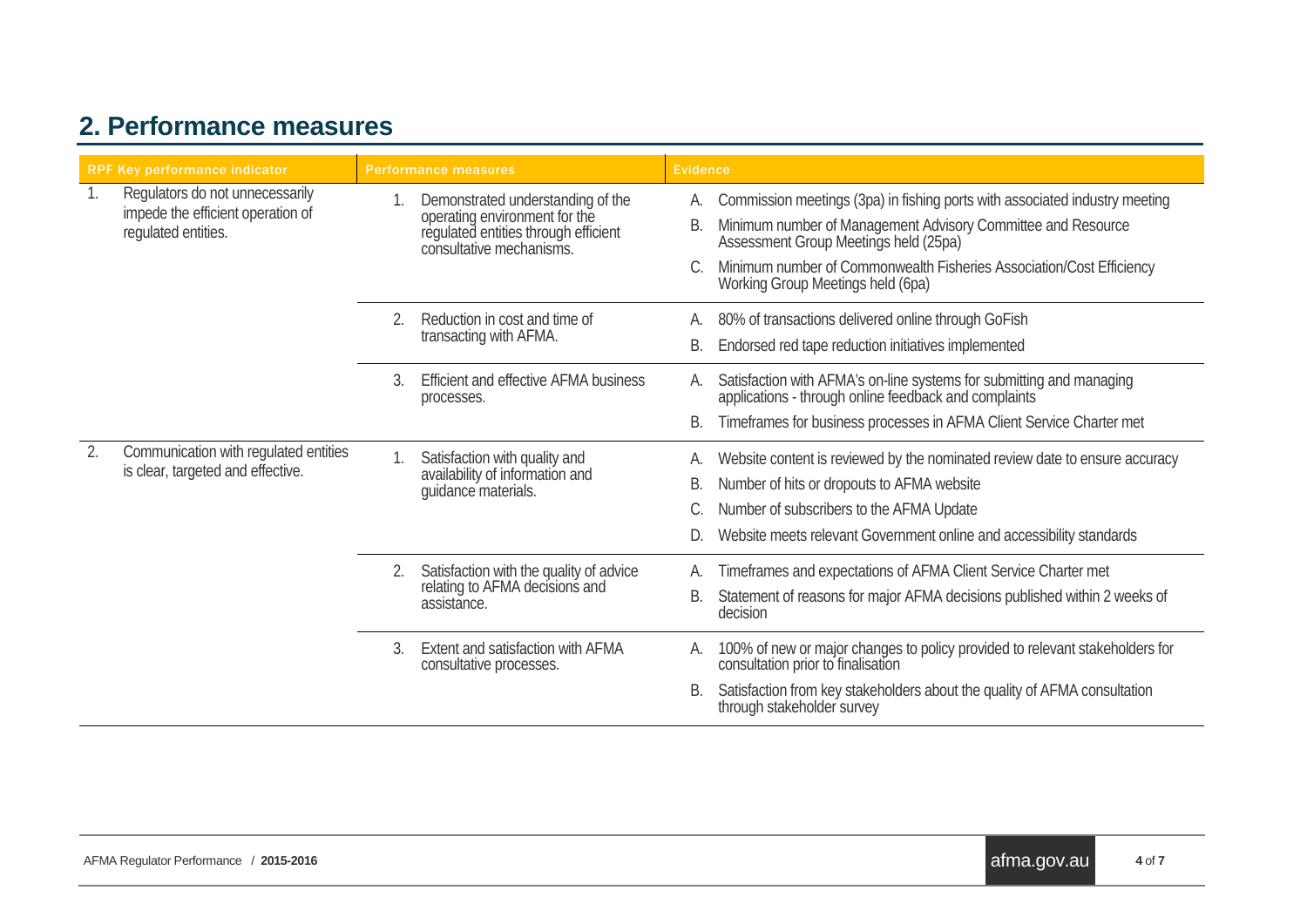<span id="page-4-0"></span>

| <b>RPF Key performance indicator</b> |                                                                                                | <b>Performance measures</b> |                                                                                                                                   | <b>Evidence</b> |                                                                                                                                                                                      |  |
|--------------------------------------|------------------------------------------------------------------------------------------------|-----------------------------|-----------------------------------------------------------------------------------------------------------------------------------|-----------------|--------------------------------------------------------------------------------------------------------------------------------------------------------------------------------------|--|
| 3.                                   | Actions undertaken by regulators are<br>proportionate to the regulatory risk<br>being managed. |                             | Risk management frameworks and<br>policies are in place and regularly<br>reassessed <sup>2</sup> .                                | А.<br>В.        | Relevant risk frameworks that are applied to decision making, made accessible<br>to regulated entities<br>Risk management framework reviewed every 5 years                           |  |
|                                      |                                                                                                | 2.                          | Regular Audits of key agency<br>functions through AFMA Audit and<br>Risk Committee, ANAO, AFMA<br>Commission                      | А.<br>В.        | Annual audits completed in line with Audit Schedule<br>100% of identified high priority audit recommendations addressed                                                              |  |
|                                      |                                                                                                | 3.                          | National Compliance and<br>Enforcement Policy and the National<br><b>Compliance and Enforcement</b><br>Program regularly reviewed | А.<br>В.        | Policy reviewed every 2 years and program reviewed annually<br>100% relevant staff trained in risk management policies                                                               |  |
| 4.                                   | Compliance and monitoring<br>approaches are streamlined and<br>coordinated.                    |                             | Monitoring and enforcement<br>strategies minimise costs to regulated<br>entities.                                                 | А.<br>В.        | Compliance risk assessment conducted every two years<br>Quantity of compliance activities conducted jointly with other regulators                                                    |  |
|                                      |                                                                                                | 2.                          | Compliance activities are responsive<br>to business needs of regulated<br>entities, where relevant.                               | А.<br>В.        | Compliance activities targeted on high risk areas<br>Memorandums of Understanding for supply of compliance services with State<br>and Federal Government agencies reviewed regularly |  |
|                                      |                                                                                                | 3.                          | Facilitate electronic submission of key<br>data systems (Logbooks, Vessel<br>Monitoring Systems and Licensing).                   | А.<br>В.        | Online systems are available to regulated entities<br>Increase in the uptake of electronic business solutions                                                                        |  |

 $^2$  These include the Compliance Risk Assessment, Ecological Risk Assessment, Ecological Risk Management, Human Resource Risk Management, Observer Risk Management Assessment and Risk-Catch-Cost Trade-off for Fisheries.  $\overline{a}$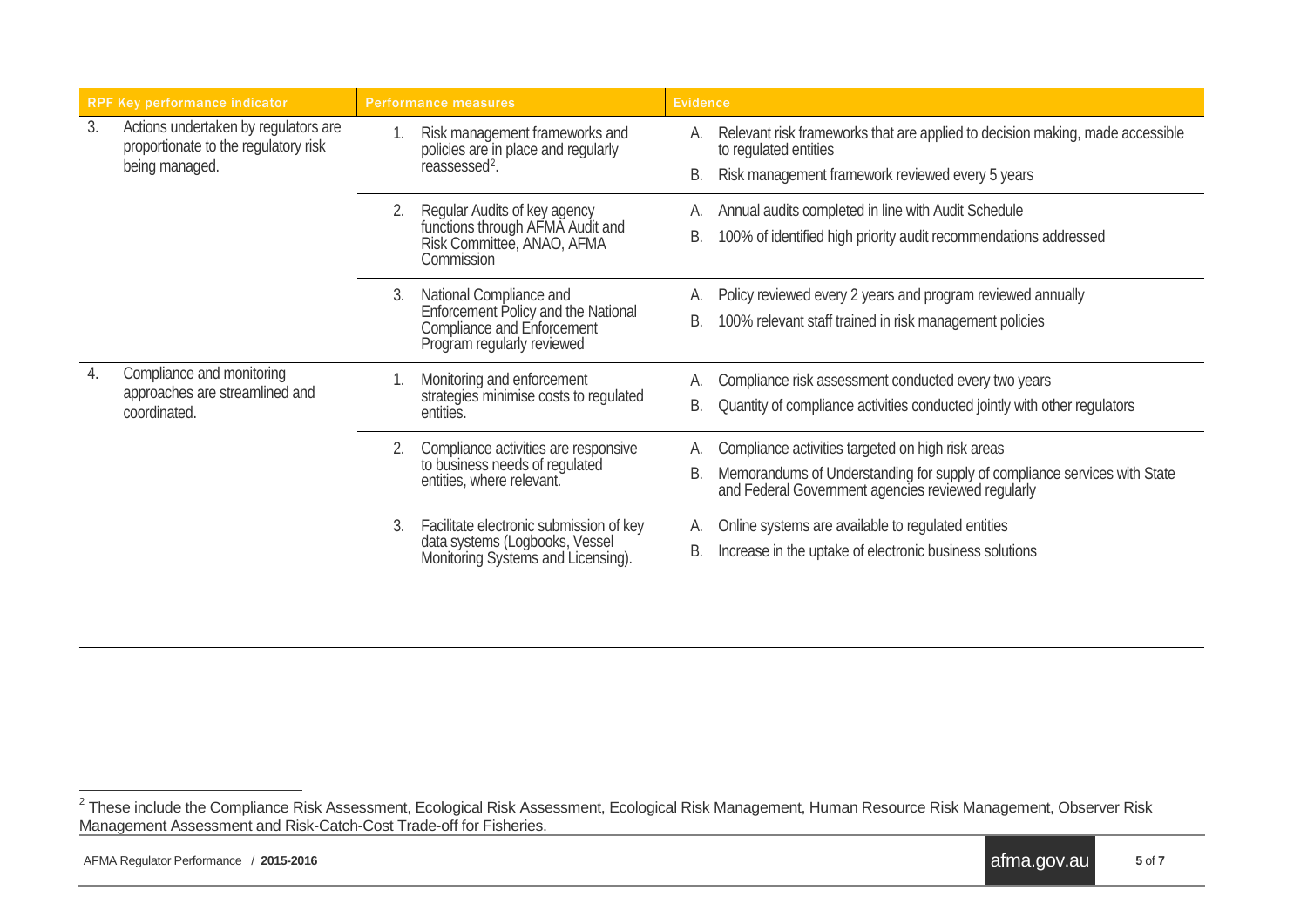| <b>RPF Key performance indicator</b> |                                                                                              | <b>Performance measures</b> |                                                                                                                  | <b>Evidence</b> |                                                                                                                                                         |
|--------------------------------------|----------------------------------------------------------------------------------------------|-----------------------------|------------------------------------------------------------------------------------------------------------------|-----------------|---------------------------------------------------------------------------------------------------------------------------------------------------------|
| 5.                                   | Regulators are open and transparent<br>in their dealings with regulated<br>entities.         |                             | Improve transparency of actions.                                                                                 | А.              | Statement of reasons for major AFMA decisions published within 2 weeks of<br>decision                                                                   |
|                                      |                                                                                              |                             |                                                                                                                  | В.              | Performance against AFMA Client Service Charter requirements published<br>annually                                                                      |
|                                      |                                                                                              |                             |                                                                                                                  |                 | Compliance policy, risk methodology and compliance program published on the<br>AFMA website                                                             |
|                                      |                                                                                              |                             |                                                                                                                  |                 | Regular compliance reports provided to peak industry bodies                                                                                             |
|                                      |                                                                                              | 2.                          | Feedback mechanisms are in place<br>and used to improve service to<br>requlated entities.                        | А.              | Advice from complaints and feedback mechanisms, including stakeholder<br>survey, reviewed                                                               |
|                                      |                                                                                              | 3.                          | Performance information is published                                                                             | А.              | Performance against regulator and AFMA's corporate plan published in annual<br>report and on AFMA website                                               |
|                                      |                                                                                              |                             |                                                                                                                  | В.              | Stock Status report published by ABARES and on AFMA website                                                                                             |
| 6.                                   | Regulators actively contribute to the<br>continuous improvement of regulatory<br>frameworks. |                             | Engage Stakeholders in changes to<br>the regulatory framework.                                                   | А.              | Stakeholder consultation procedures (Fisheries Management Paper Number 1<br>and Fishery Administration Paper Number 12) in place and reviewed regularly |
|                                      |                                                                                              |                             |                                                                                                                  | В.              | Significant changes to AFMA regulatory frameworks involve stakeholder<br>consultation                                                                   |
|                                      |                                                                                              | 2.                          | Engagement with the Department of<br>Agriculture on the development or<br>amendment of regulatory<br>frameworks. | А.              | Four executive meetings held each year between the AFMA and Department of<br>Agriculture                                                                |
|                                      |                                                                                              |                             |                                                                                                                  |                 | Participate in regular deregulation and legislative reform working groups with<br>Department of Agriculture                                             |